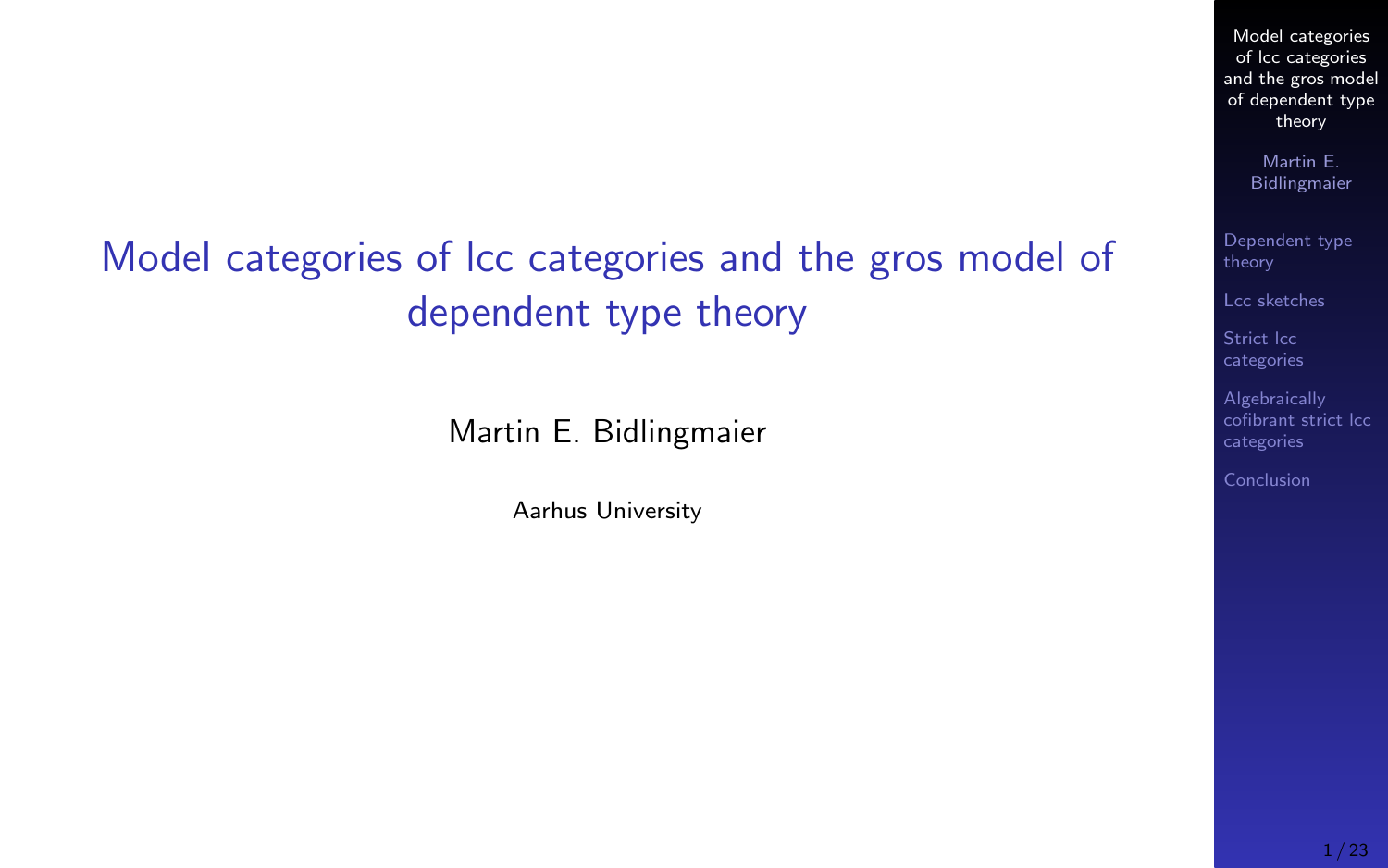### In this talk

An application of model category theory to the coherence problem of type theory.

- 1. Dependent type theory
	- $\triangleright$  Dependent type theory as essentially algebraic theory
	- $\blacktriangleright$  Lcc categories and "gros" semantics
	- $\blacktriangleright$  The coherence problem
- 2. Lcc sketches
	- $\blacktriangleright$  Model categories of marked objects
	- $\blacktriangleright$  Bousfield localization at "axioms"
- 3. Strict lcc categories
	- $\triangleright$  sLcc as category of algebraically fibrant objects
	- $\blacktriangleright$  Partial interpretation of type theory in sLcc
- 4. Algebraically cofibrant strict lcc categories
	- $\blacktriangleright$  Strictification
	- $\blacktriangleright$  A solution to the coherence problem
- 5. Conclusion & open problems

Model categories of lcc categories [and the gros model](#page-0-0) of dependent type theory

> Martin E. Bidlingmaier

[Dependent type](#page-2-0) theory

[Lcc sketches](#page-6-0)

Strict lcc [categories](#page-12-0)

Algebraically [cofibrant strict lcc](#page-17-0) categories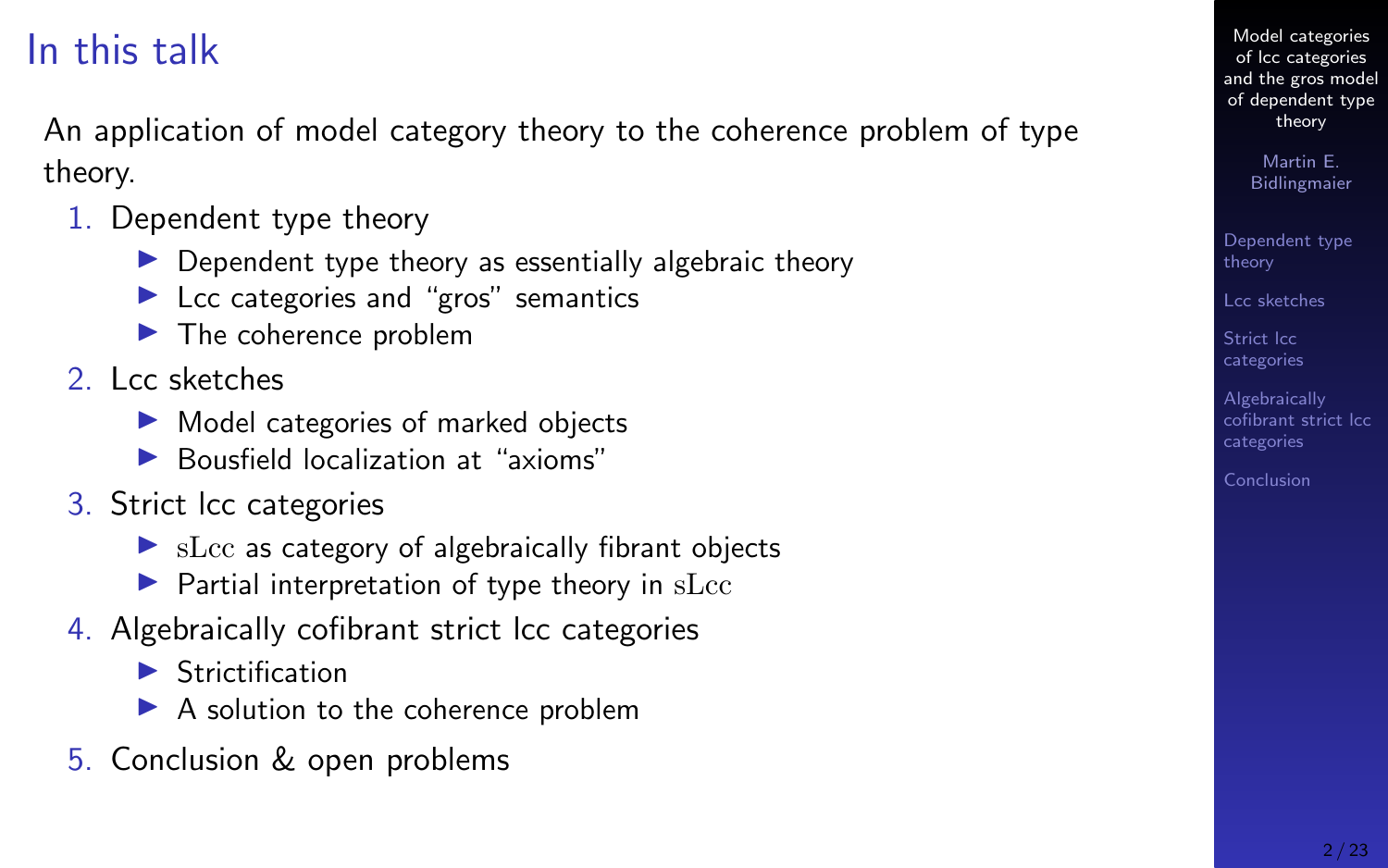#### 3 / 23

Model categories of lcc categories [and the gros model](#page-0-0) of dependent type theory

> Martin E. Bidlingmaier

[Dependent type](#page-2-0) theory

[cofibrant strict lcc](#page-17-0) categories

[Lcc sketches](#page-6-0)

Strict lcc [categories](#page-12-0) Algebraically

Every type  $\sigma$  is assigned its context:  $\Gamma \vdash \sigma$ .

- Every term s is assigned its context & type:  $\Gamma \vdash s : \sigma$ .
- $\triangleright$  Contexts and morphisms form a category.
- $\triangleright$  We can *substitute* terms and types along morphisms:

$$
f: \Delta \to \Gamma \text{ and } \Delta \vdash s: \sigma \implies \Gamma \vdash f(s): f(\sigma)
$$

 $\blacktriangleright$  Context extension:

 $p : \Gamma \to \Gamma \cdot \sigma$   $\qquad \qquad \Gamma \cdot \sigma \vdash v : p(\sigma)$ 

 $\blacktriangleright$  Type formers:

 $\Gamma \vdash s_1, s_2 : \sigma \implies \Gamma \vdash \text{Ea} s_1 s_2 \qquad \Gamma, \sigma \vdash \tau \implies \Gamma \vdash \Pi_\sigma \tau$ 

## $\blacktriangleright$  morphisms  $f, g$ .

 $\blacktriangleright$  terms s, t

### <span id="page-2-0"></span>Dependent type theory

Extensional (!) dependent type theory is an essentially algebraic theory (CwFs). Sorts:

 $\blacktriangleright$  contexts  $\Gamma, \Delta$ 

 $\blacktriangleright$  types  $\sigma, \tau$ 

Operations: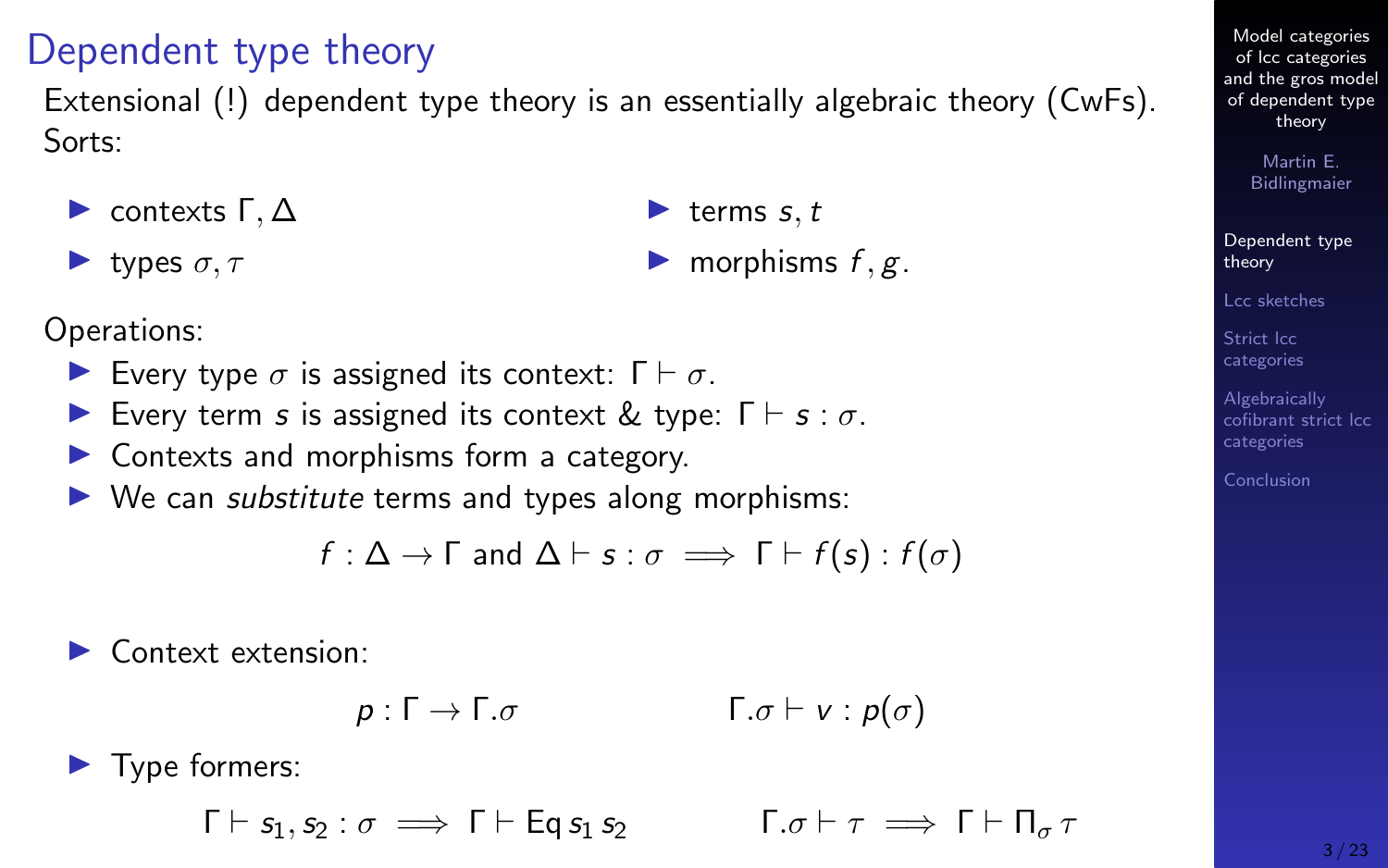### "Gros" semantics in lcc categories

#### Definition

A category C is locally cartesian closed (lcc) if it has all finite limits and all pullback functors  $f^*: \mathcal{C}_{/Y} \to \mathcal{C}_{/X}$  have adjoints  $\Sigma_f \dashv f^* \dashv \Pi_f$ .

Examples: Elementary toposes, ex/lex completions thereof. If  $f : X \to 1$  and  $\phi \hookrightarrow X$ :

 $\Pi_f(\phi) = \forall x : X, \phi(x)$   $\Sigma_f(\phi) \approx \exists x : X, \phi(x)$ 

The category of all lcc categories should be model of type theory:

- ► Contexts Γ are lcc categories
- **IF** Types  $\Gamma \vdash \sigma$  are objects  $\sigma \in \mathsf{Ob}\,\Gamma$
- **I** Terms  $\Gamma \vdash s : \sigma$  are morphisms  $s : 1 \rightarrow \sigma$  in  $\Gamma$ .
- $\triangleright$  Morphisms  $f : \Delta \to \Gamma$  are lcc functors.
- Eq  $s_1 s_2$  is equalizer of  $1 \xrightarrow{s_1} \sigma$ . s2

$$
\blacktriangleright \Gamma.\sigma = \Gamma_{/\sigma}
$$

 $\blacksquare$  Π<sub>σ</sub> τ is given by  $\tau \in \mathsf{Ob}\,\Gamma_{\mathfrak{l}_\sigma}$  and  $\Pi_{\sigma} : \Gamma_{\mathfrak{l}_\sigma} \to \Gamma$ .

Model categories of lcc categories [and the gros model](#page-0-0) of dependent type theory

> Martin E. Bidlingmaier

[Dependent type](#page-2-0) theory

[Lcc sketches](#page-6-0)

Strict lcc [categories](#page-12-0)

Algebraically [cofibrant strict lcc](#page-17-0) categories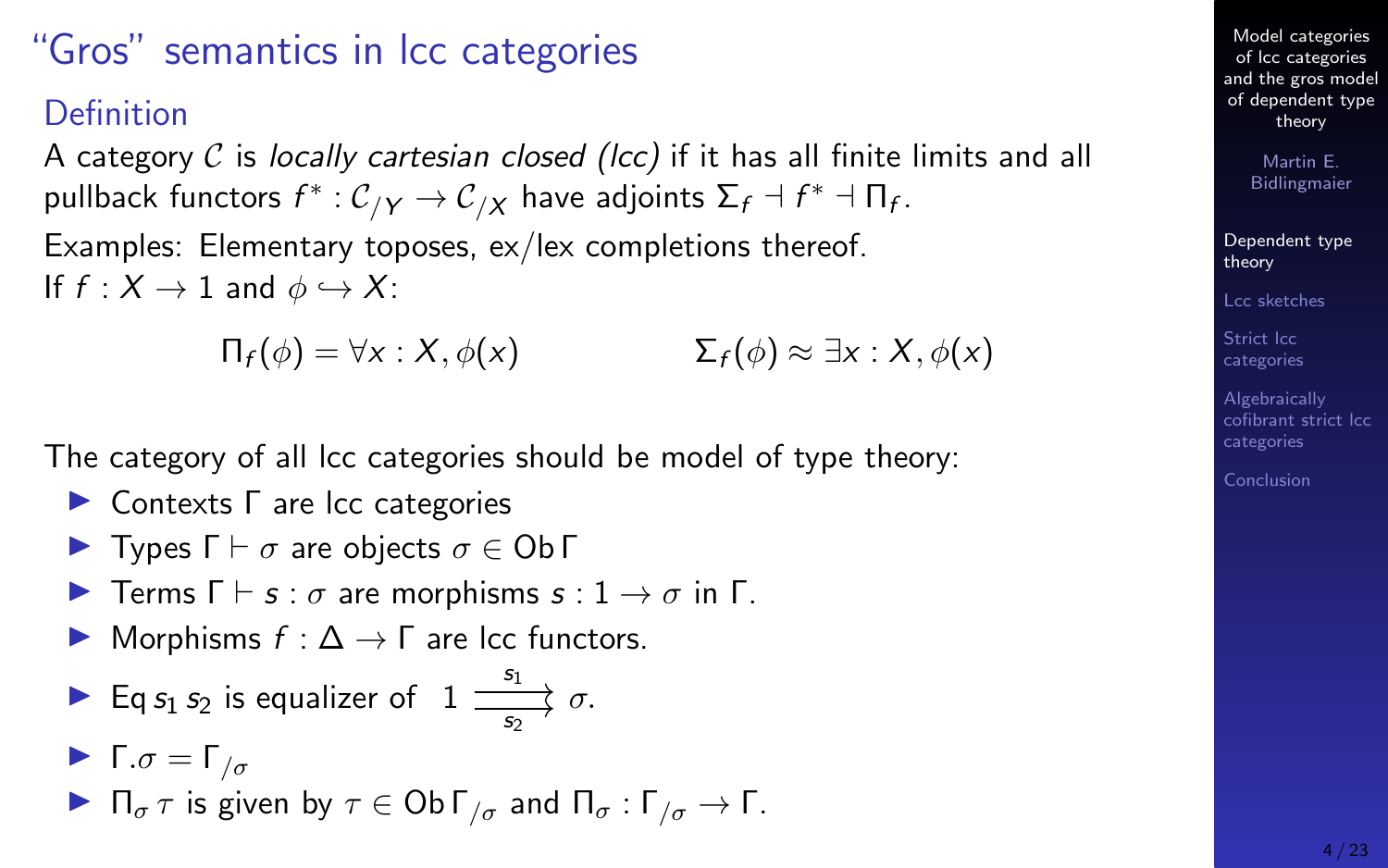### Coherence problems

 $\triangleright$  Substitution does not commute *strictly* with type formers:

$$
f(\mathsf{Eq}\, s_1\, s_2) \cong\, \mathsf{Eq}\, f(s_1)\, f(s_2)
$$

 $\triangleright$  Context extension must have 1-categorical universal property, not bicategorical:





Model categories of lcc categories [and the gros model](#page-0-0) of dependent type theory

> Martin E. Bidlingmaier

[Dependent type](#page-2-0) theory

[Lcc sketches](#page-6-0)

Strict lcc [categories](#page-12-0)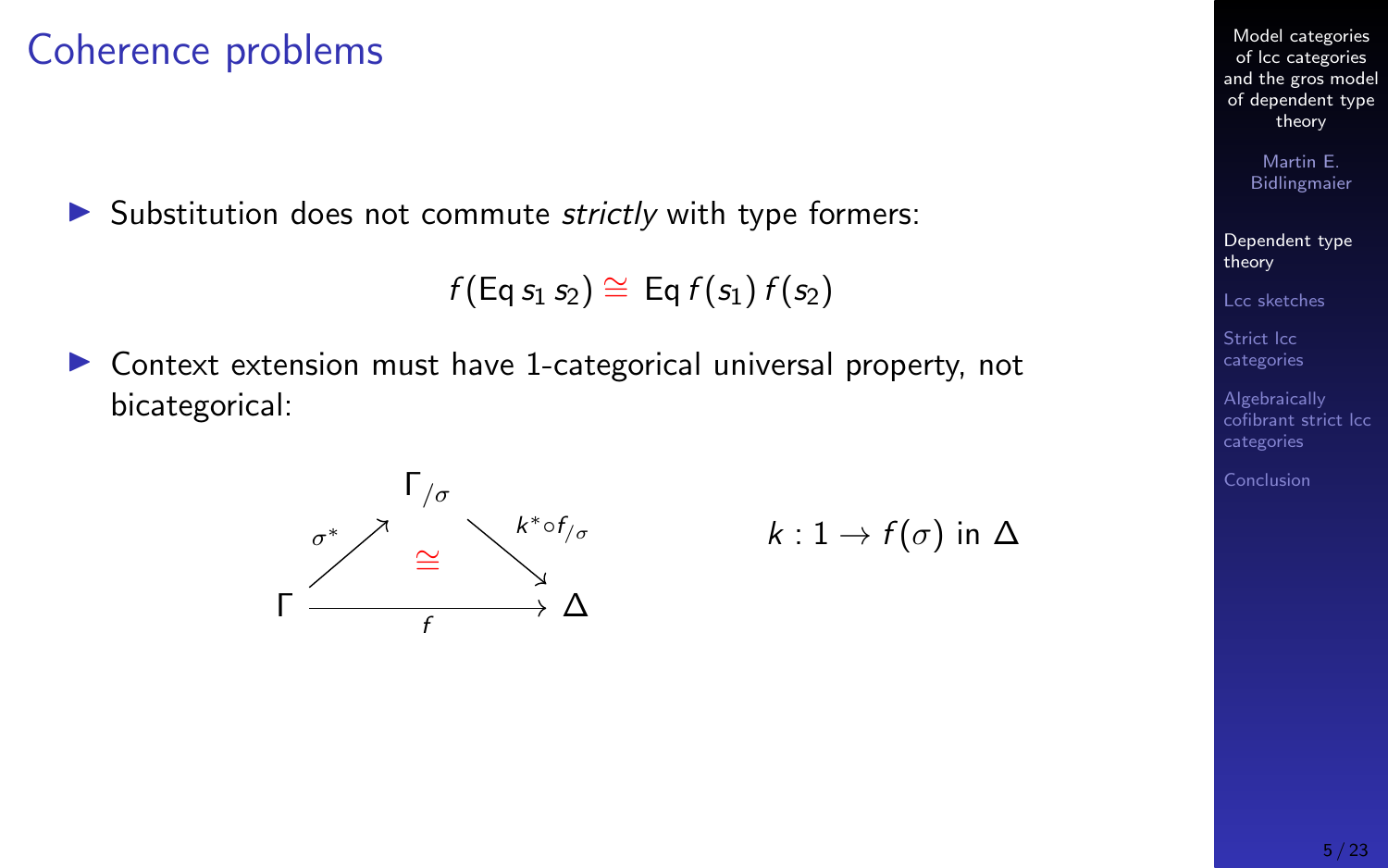### Model categories

#### Definition

A model category is a category  $\mathcal M$  equipped with three classes of maps cofibrations, fibrations, weak equivalences subject to a number of axioms.

- $\triangleright$  Presents higher localization  $W^{-1}M$  at weak equivalences W.
- $\triangleright$  Cofibrations are "good monos", fibrations "good epis".
- ► Can always factor as  $X \rightarrow \infty$   $X' \rightarrow Y'$  and  $X \rightarrow \infty$   $Y' \rightarrow X'$ .
- In particular:  $X \rightarrow 1$  (fibrant replacement) and  $0 \rightarrow X$  (cofibrant replacement).
- $\triangleright$  Combinatorial model category: Locally presentable, generated by sets of (trivial) cofibrations.

Idea:

- $\blacktriangleright$  Lcc categories form a higher category, presented as model category.
- $\triangleright$  Coherence problems are about underlying 1-category.
- **In Different (but Quillen equivalent) presentations as model categories can** vary in underlying 1-categories.
	- $\rightarrow$  find good presentation!

Model categories of lcc categories [and the gros model](#page-0-0) of dependent type theory

> Martin E. Bidlingmaier

[Dependent type](#page-2-0) theory

[Lcc sketches](#page-6-0)

Strict lcc. [categories](#page-12-0)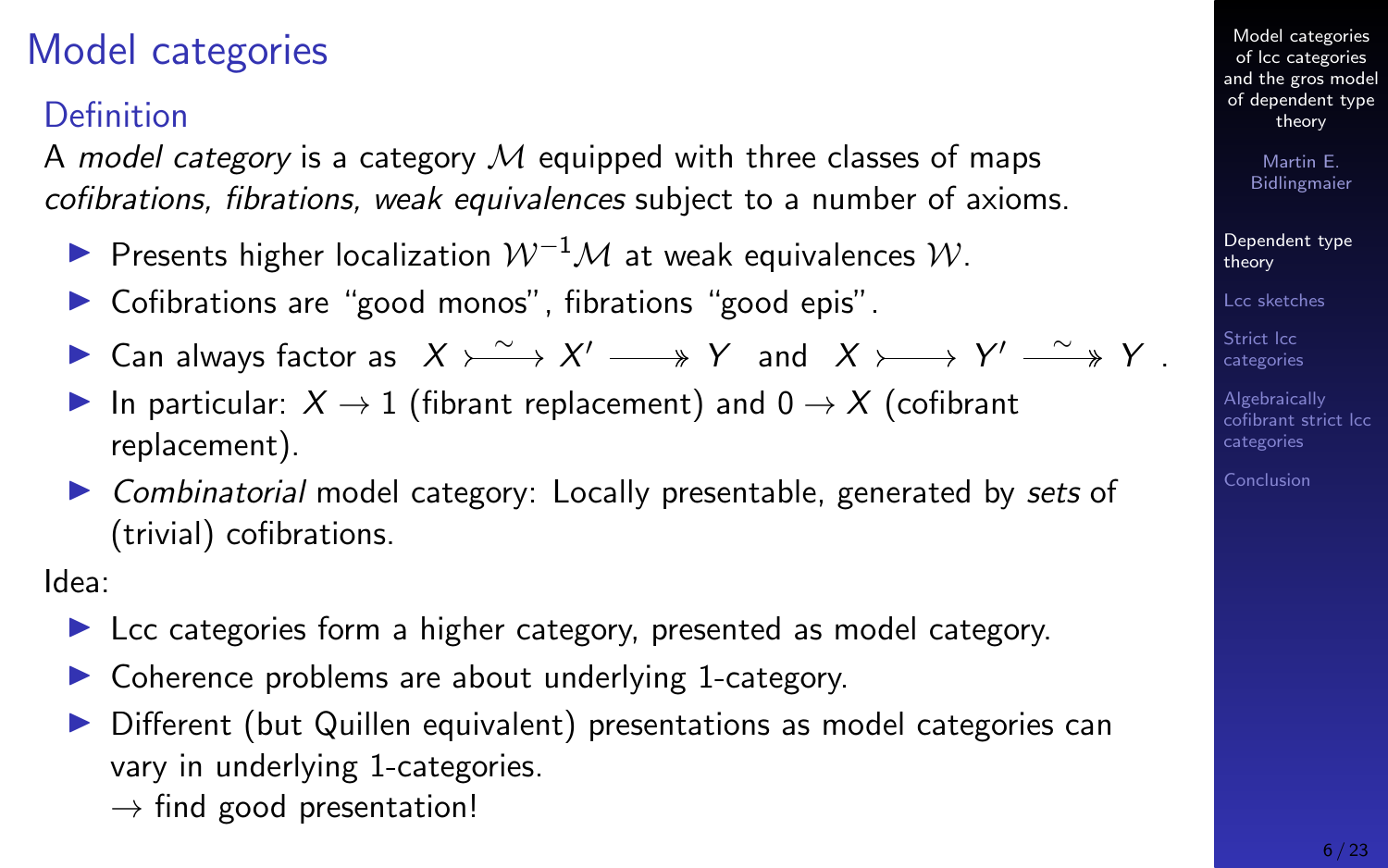### <span id="page-6-0"></span>Marked objects

#### Definition (Isaev)

Let C be a category and let  $i : I \rightarrow C$  be a diagram in C. An  $(i-)$  marked object is given by an object  $U(X)$  in C and a set of morphisms of the form  $k : i(K) \to U(X)$ , the marked morphisms, such that

 $k : i(K_2) \to U(X)$  is marked and  $f : K_1 \to K_2 \implies k \circ i(f)$  is marked.

A morphism of *i*-marked objects is a marking-preserving morphism in  $C$ .

- For us:  $I \subseteq \mathcal{C} = \text{Cat}$  is subcategory,  $\text{Cat}^i = \text{Cat}^i$ .
- The forgetful functor  $U: \mathcal{C}^1 \to \mathcal{C}$  has both adjoints:

$$
(-)^{\flat}\dashv U\dashv (-)^{\sharp}
$$

Minimal $\flat$  and maximal<sup>#</sup> markings.

Model categories of lcc categories [and the gros model](#page-0-0) of dependent type theory

> Martin E. Bidlingmaier

[Dependent type](#page-2-0) theory

#### [Lcc sketches](#page-6-0)

Strict lcc [categories](#page-12-0)

Algebraically [cofibrant strict lcc](#page-17-0) categories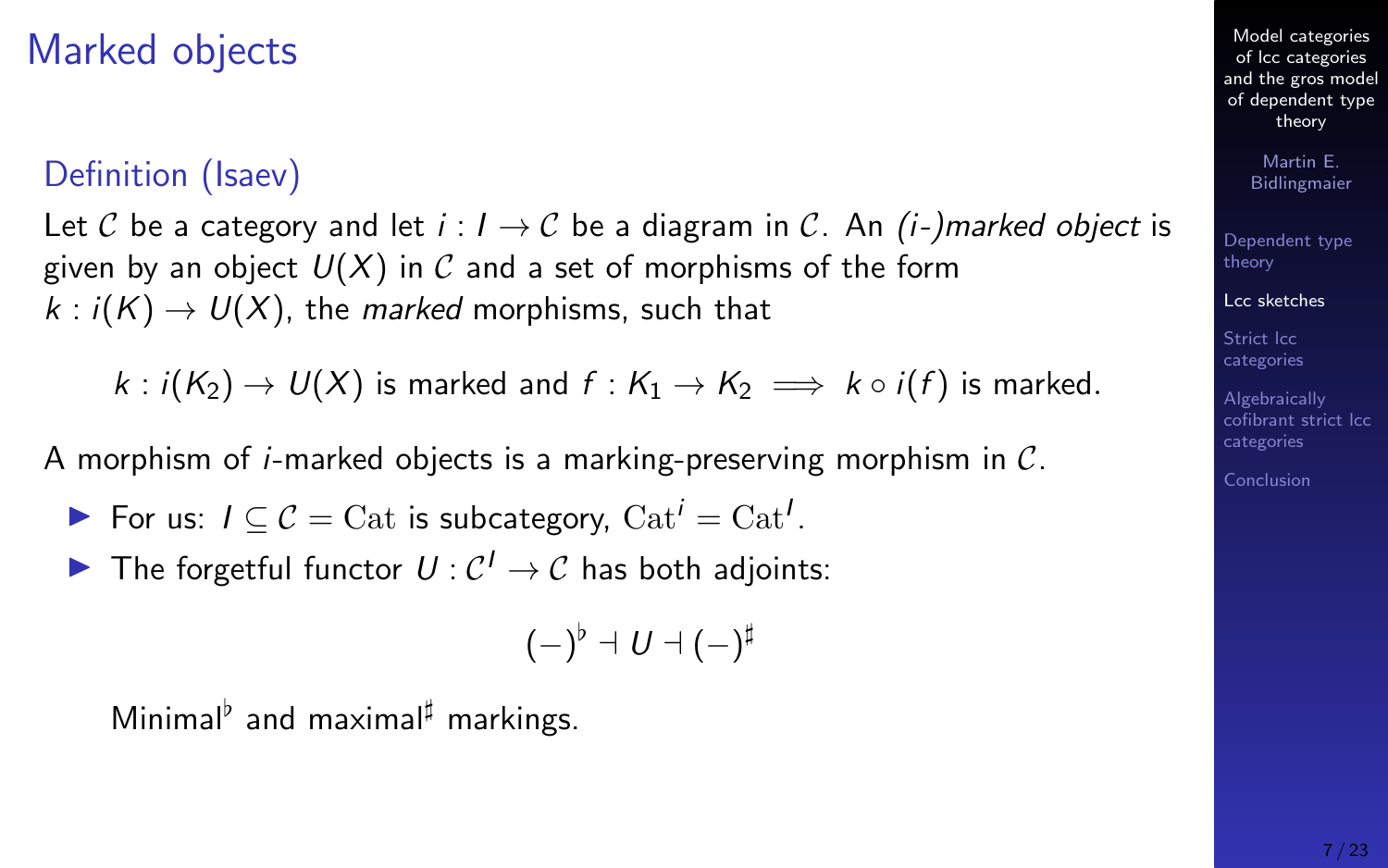### Lcc shapes

#### Definition

 $I_{\text{Lcc}} \subseteq \text{Cat}$  is given by the categories



and the inclusion  $Pb \subset Pi$ .

Intuition:

- $\triangleright$  Marked maps  $\text{Tm} \to \mathcal{C}$ : terminal objects,
- $\triangleright$  Marked maps  $Pb \rightarrow C$ : pullback squares,
- ▶ Marked maps  $\text{Pi} \to \mathcal{C}$ : dependent products;  $f_2 = \Pi_{f_1}(g)$ .

Model categories of lcc categories [and the gros model](#page-0-0) of dependent type theory

> Martin E. Bidlingmaier

[Dependent type](#page-2-0) theory

#### [Lcc sketches](#page-6-0)

Strict lcc [categories](#page-12-0)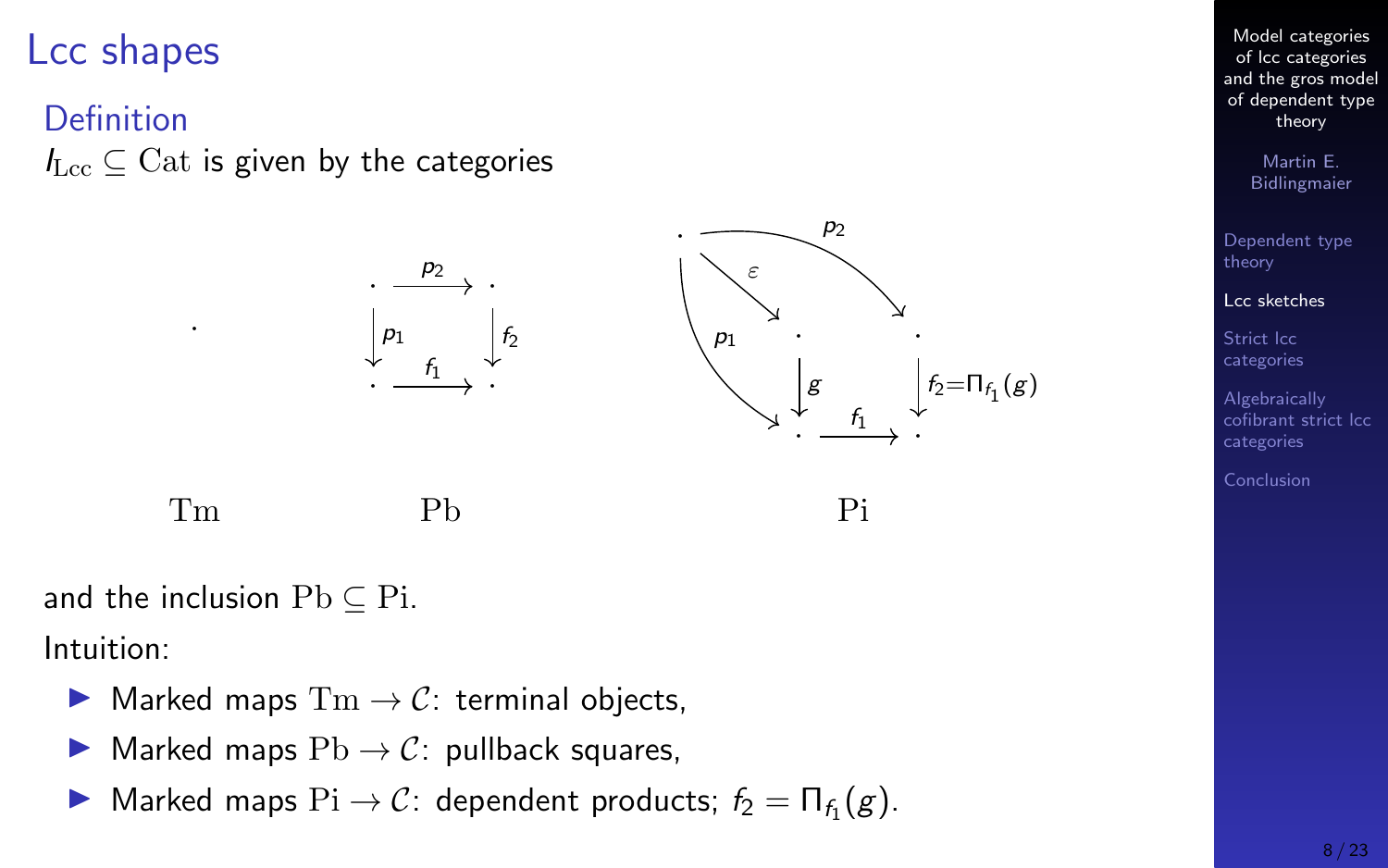## Model category structure on marked objects

Theorem (Isaev)

Let M be a combinatorial model category and let  $i : I \rightarrow M$  be a diagram in M such that every object in the image of i is cofibrant. Then the following defines the structure of a combinatorial model category on  $\mathcal{M}^i$ :

- If in  $M^i$  is a cofibration in  $M^i$  iff  $U(f)$  is cofibration in  $M$ .
- If in  $M^i$  is a weak equivalence iff  $U(f)$  is a weak equivalence in M and f reflects markings up to homotopy.

A marked object X is fibrant iff  $U(X)$  is fibrant in M and the markings of X are stable under homotopy. The adjunctions  $(-)^{\flat} \dashv U$  and  $U \dashv (-)^{\sharp}$  are Quillen adjunctions.

 $\mathrm{Cat}^{\mathrm{lcc}} := \mathrm{Cat}^{t_{\mathrm{Lcc}}}$  inherits model structure from canonical model structure on Cat:

- $\triangleright$  Cofibrations are the functors that are injective on objects.
- $\triangleright$  Weak equivalences are marking-reflecting equivalences of categories.
- In Fibrant objects are those where markings are stable under isomorphism of diagrams.

Model categories of lcc categories [and the gros model](#page-0-0) of dependent type theory

> Martin E. Bidlingmaier

[Dependent type](#page-2-0) theory

#### [Lcc sketches](#page-6-0)

Strict lcc [categories](#page-12-0)

Algebraically [cofibrant strict lcc](#page-17-0) categories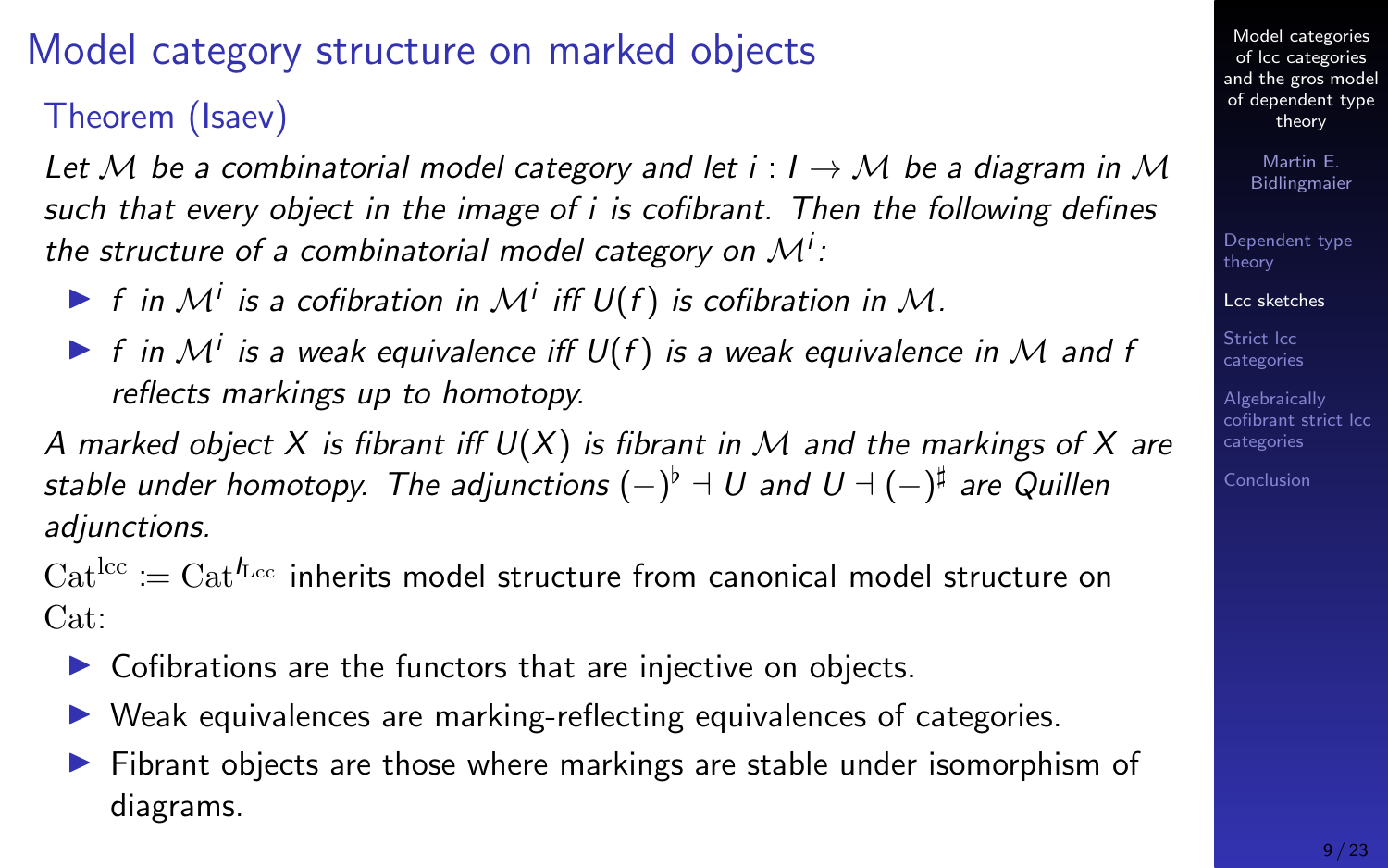### Lcc sketches

Idea: Restrict fibrant objects to those that are actual lcc categories.  $\rightarrow$  add more trivial cofibrations.

#### **Definition**

 $\blacktriangleright$ 

 $\blacktriangleright$ 

The model category Lcc of *lcc sketches* is the left Bousfield localization  $S^{-1}\text{Cat}^{\text{loc}}$ , where S consists of:



"Pullback squares commute."



"All pullbacks exist."

Model categories of lcc categories [and the gros model](#page-0-0) of dependent type theory

> Martin E. Bidlingmaier

[Dependent type](#page-2-0) theory

[Lcc sketches](#page-6-0)

Strict lcc. [categories](#page-12-0)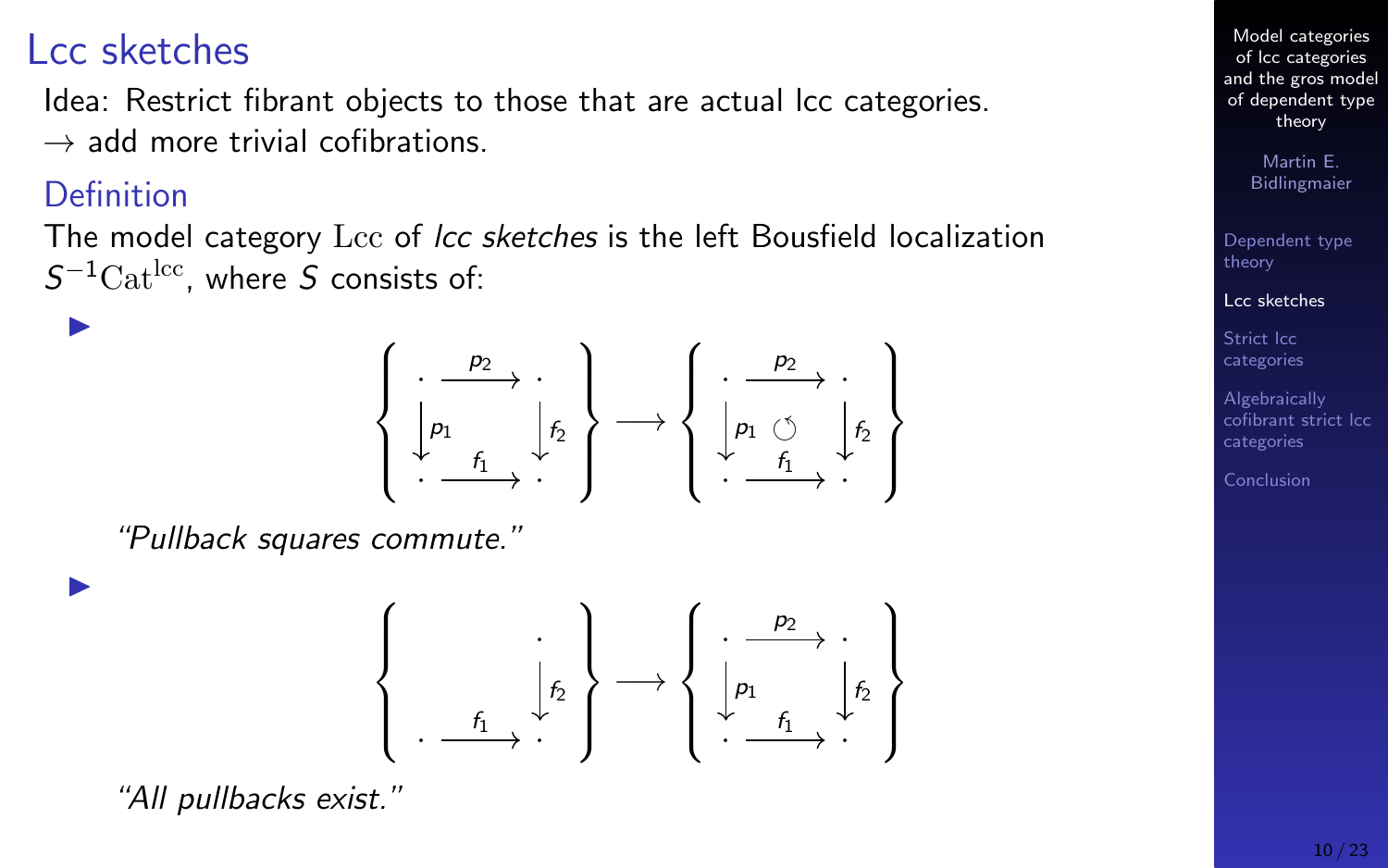## Lcc sketches (cont.)

 $\blacktriangleright$ 



"Pullback squares satisfy the universal property."

 $\blacktriangleright$  ... and similar morphisms for terminal objects and dependent products. Lifts against trivial cofibrations are *unique up to homotopy*  $\implies$  uniqueness of factorization is automatic!

Model categories of lcc categories [and the gros model](#page-0-0) of dependent type theory

> Martin E. Bidlingmaier

[Dependent type](#page-2-0) theory

[Lcc sketches](#page-6-0)

Strict lcc [categories](#page-12-0)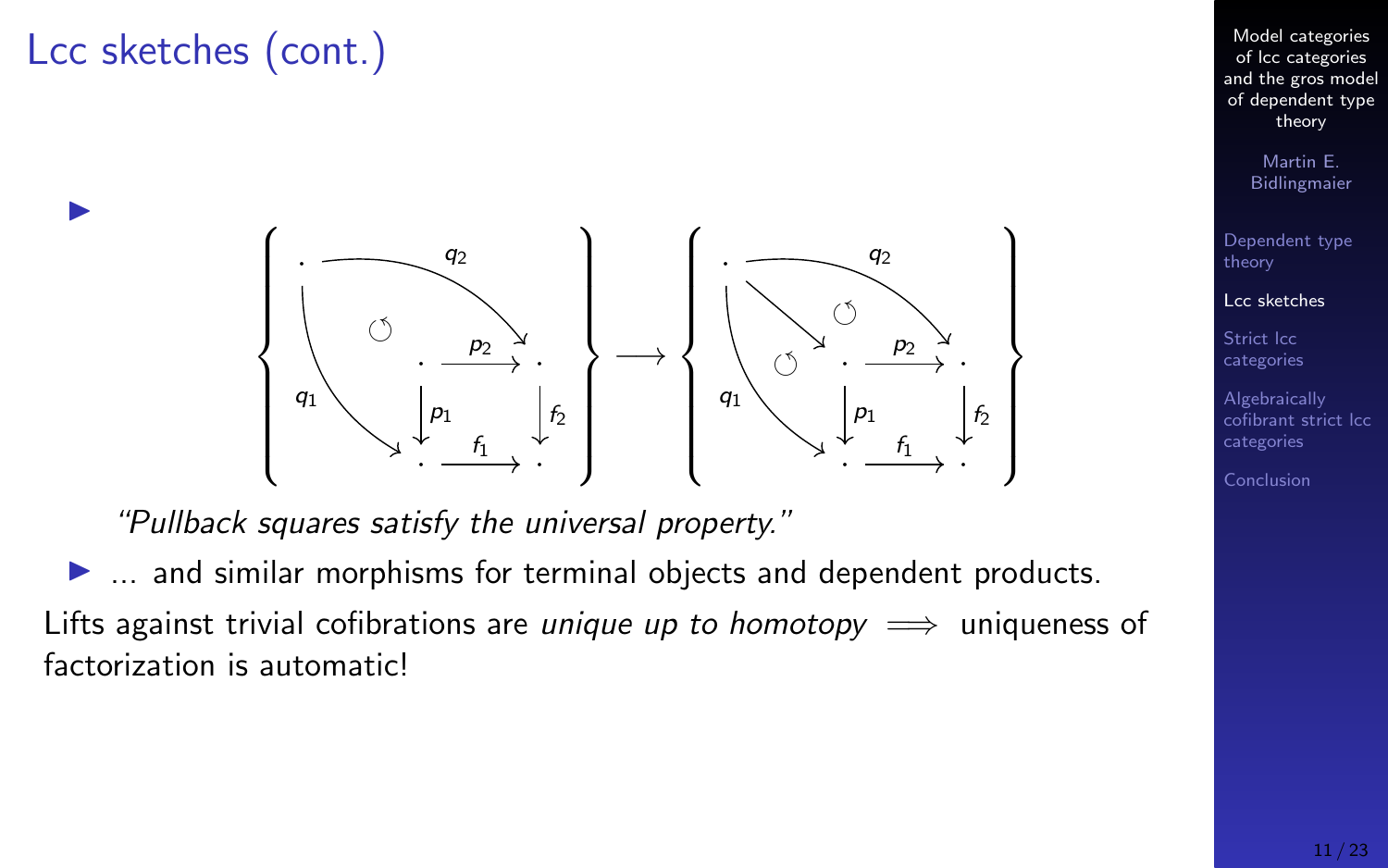#### Theorem

Lcc presents the higher category of lcc categories.

- $\triangleright$  The fibrant objects are precisely lcc categories, with diagrams marked iff they satisfy universal property.
- $\triangleright$  Weak equivalences of fibrant objects are the equivalences of underlying categories.
- $\blacktriangleright$  Ho Lcc is the category of lcc categories and isomorphism classes of lcc functors.
- $\triangleright$  The homotopy function complexes of fibrant lcc sketches are the groupoids of lcc functors and their isomorphisms.

The subcategory of fibrant lcc sketches is what's usually called "category of lcc categories".

Interpretation of type theory would depend on AC, suffers from coherence issues.

#### **Question**

Describe a set of generating (trivial) cofibrations for Lcc.

Model categories of lcc categories [and the gros model](#page-0-0) of dependent type theory

> Martin E. Bidlingmaier

[Dependent type](#page-2-0) theory

[Lcc sketches](#page-6-0)

Strict lcc [categories](#page-12-0)

Algebraically [cofibrant strict lcc](#page-17-0) categories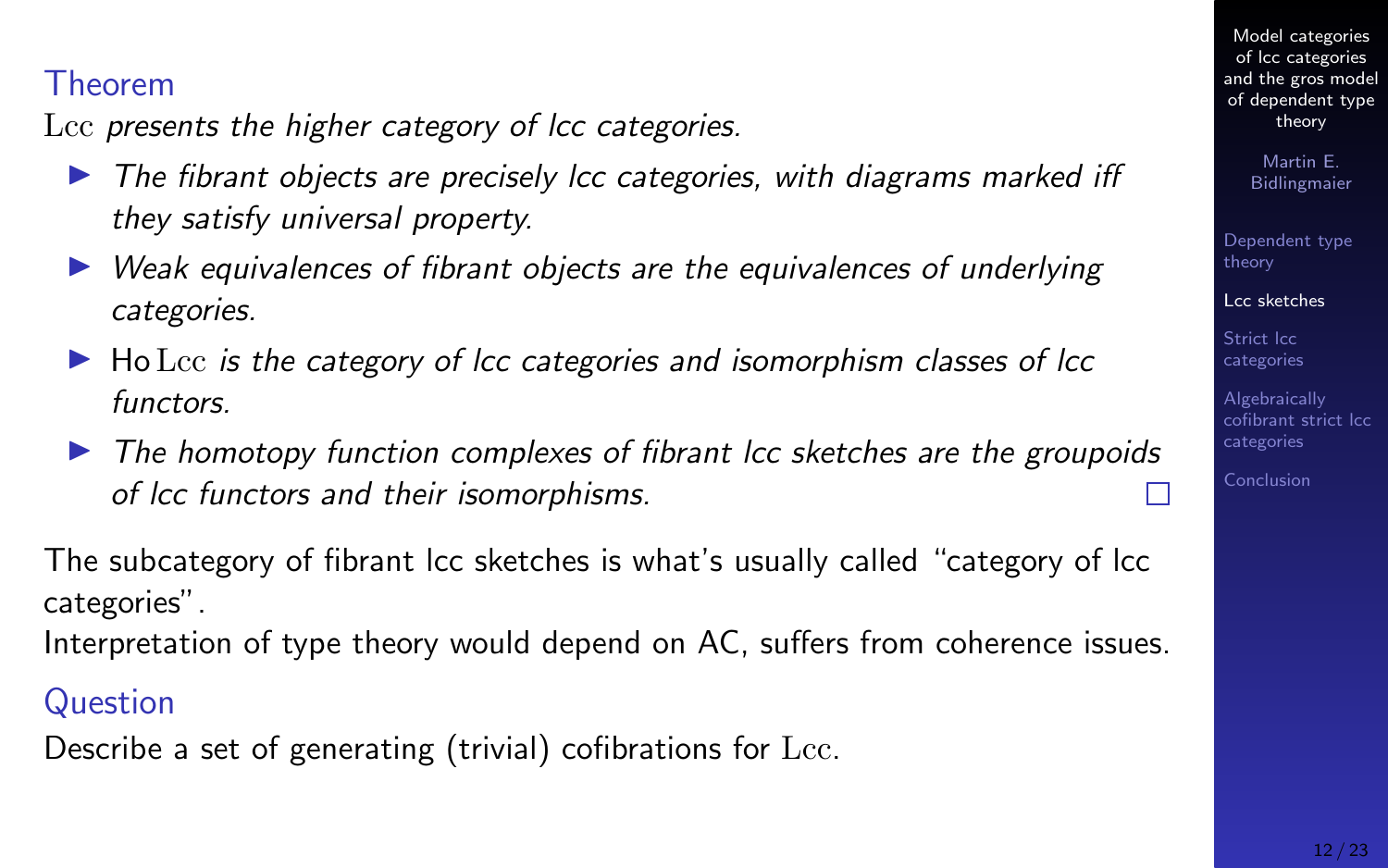### <span id="page-12-0"></span>Algebraically fibrant objects

#### Definition

Let J be a suitable (e.g. generating) set of trivial cofibrations in a model category M. The category Alg M of algebraically fibrant objects of M (wrt. J) consists of object  $G(X) \in Ob \mathcal{M}$  with assigned lifts

$$
A \xrightarrow{a} G(X)
$$
  
\n
$$
\downarrow \searrow
$$
  
\n
$$
\ell_X(j,a)
$$
  
\nB

against all  $i \in J$ .

Model categories of lcc categories [and the gros model](#page-0-0) of dependent type theory

> Martin E. Bidlingmaier

[Dependent type](#page-2-0) theory

[Lcc sketches](#page-6-0)

Strict lcc [categories](#page-12-0)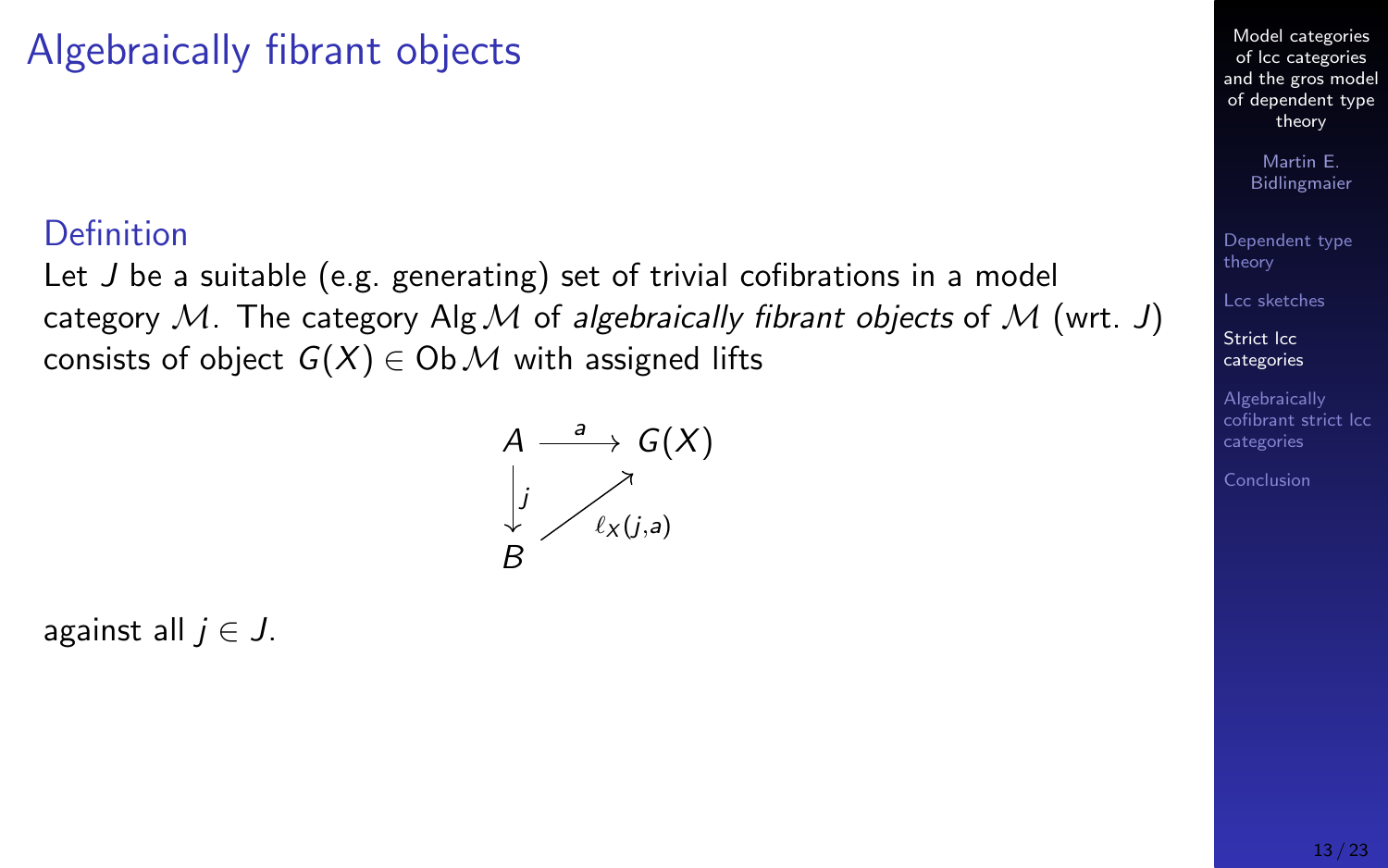### Model category structure on Alg  $\mathcal{M}$

Theorem (Bourke)

Let M be a combinatorial model category. Then G : Alg  $\mathcal{M} \to \mathcal{M}$  has a left adioint F. The model structure of M can be transferred to Alg M, and  $(F, G)$ is a Quillen equivalence.

- $\triangleright$  G reflects weak equivalences and fibrations.
- Every object in Alg  $M$  is fibrant.
- $\triangleright$  GF is fibrant replacement monad on M.
- If every  $X \in \text{Ob } \mathcal{M}$  is cofibrant: FG is cofibrant replacement comonad on Alg  $M$ .
- $\triangleright$  Duality of property and structure.

#### Question

If M is Gpd-enriched, then Alg M is Gpd-enriched. What about sSet-enrichment?

#### Question

What are the least requirements on J? What if the lifts  $\ell(j, a)$  are not specified for all a?

Model categories of lcc categories [and the gros model](#page-0-0) of dependent type theory

> Martin E. Bidlingmaier

[Dependent type](#page-2-0) theory

[Lcc sketches](#page-6-0)

Strict lcc [categories](#page-12-0)

Algebraically [cofibrant strict lcc](#page-17-0) categories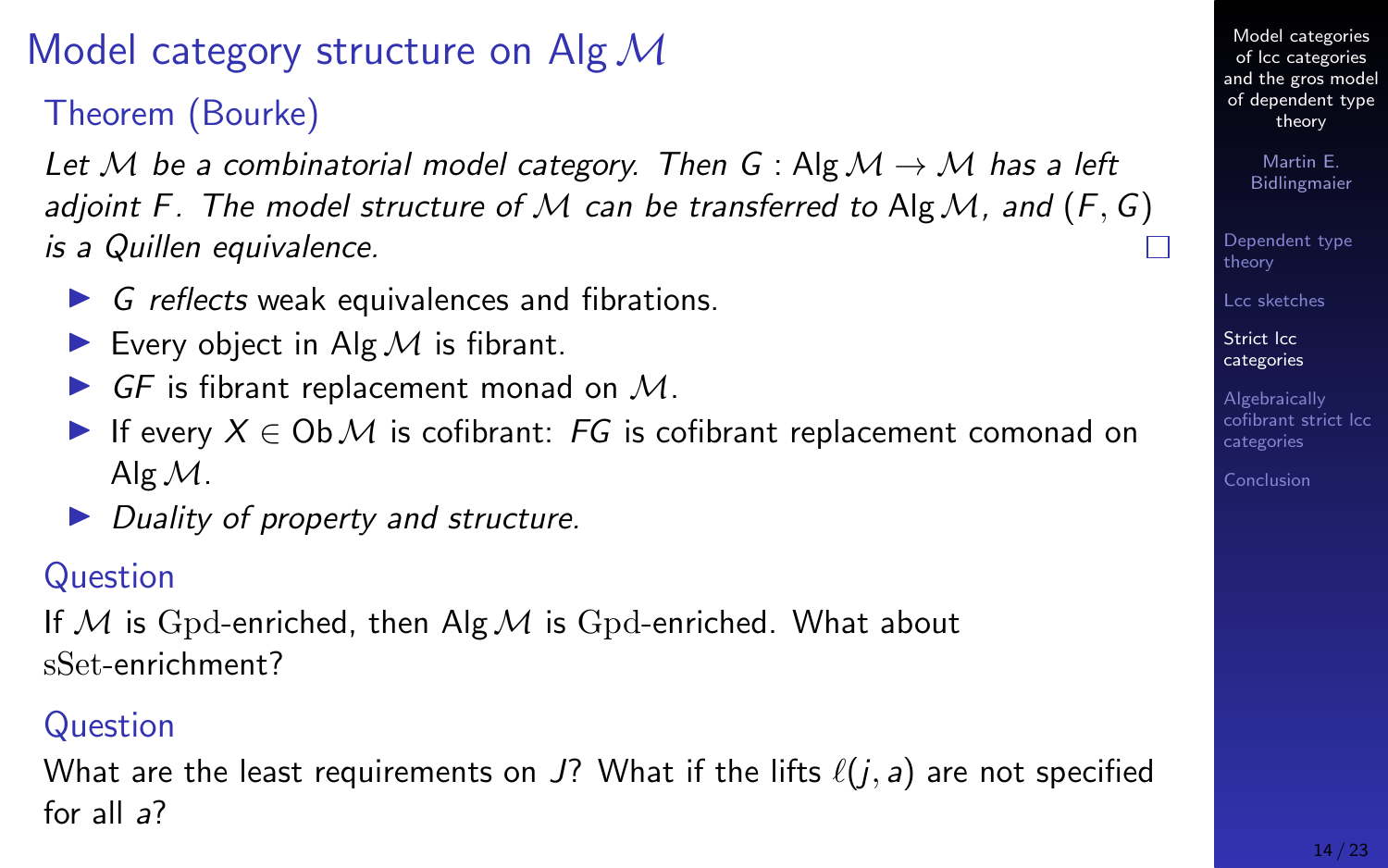### Strict lcc categories

#### Definition

The category of *strict lcc categories* is given by

 $sLcc = Ale Lcc$ .

- $\triangleright$  Preservation of assigned lifts is trivial when lifts are unique  $\implies$  only choice of pullback, terminal objects, dependent products matter (but not maps induced by universal properties)
- $\blacktriangleright$  Morphisms are *strict* lcc functors: Preserve lcc structure on the nose.
- $\triangleright$  FG is cofibrant replacement: Forget assigned lcc structure, freely adjoin new structure.

#### **Question**

Does sLcc coincide with Lack's model category of algebras for a 2-monad  $T$ , instantiated with the free lcc category monad  $T$  on  $Cat?$ 

Model categories of lcc categories [and the gros model](#page-0-0) of dependent type theory

> Martin E. Bidlingmaier

[Dependent type](#page-2-0) theory

[Lcc sketches](#page-6-0)

Strict lcc. [categories](#page-12-0)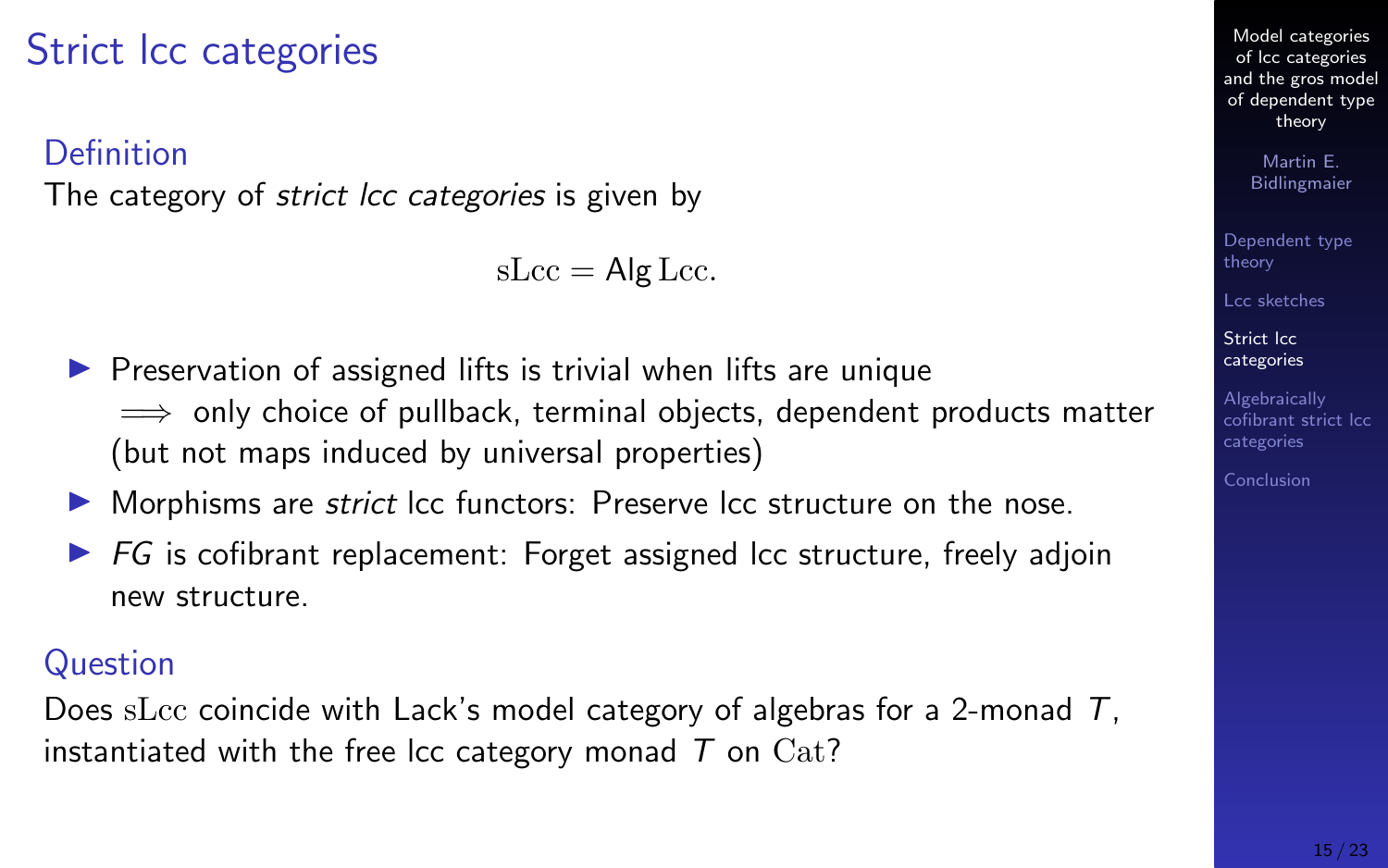### Partial interpretation of type theory in sLcc

- $\triangleright$  Contexts are slcc categories Γ
- $\triangleright$  Morphisms are *strict* lcc functors  $f : \Delta \to \Gamma$ .
- **IF** Types  $\Gamma \vdash \sigma$  are objects  $\sigma \in \mathsf{Ob}\,\Gamma$ .
- **I** Terms  $\Gamma \vdash s : \sigma$  are morphisms  $s : 1 \rightarrow \sigma$  in  $\Gamma$ .
- **Finite limit types are defined by canonical finite limits in Γ.**
- $\blacktriangleright$  Strict substitution, e.g.

 $f(\text{Eq } s_1 s_2) = \text{Eq } f(s_1) f(s_2)$ 

holds because morphisms in sLcc preserve lifts on the nose.

Model categories of lcc categories [and the gros model](#page-0-0) of dependent type theory

> Martin E. Bidlingmaier

[Dependent type](#page-2-0) theory

[Lcc sketches](#page-6-0)

Strict lcc [categories](#page-12-0)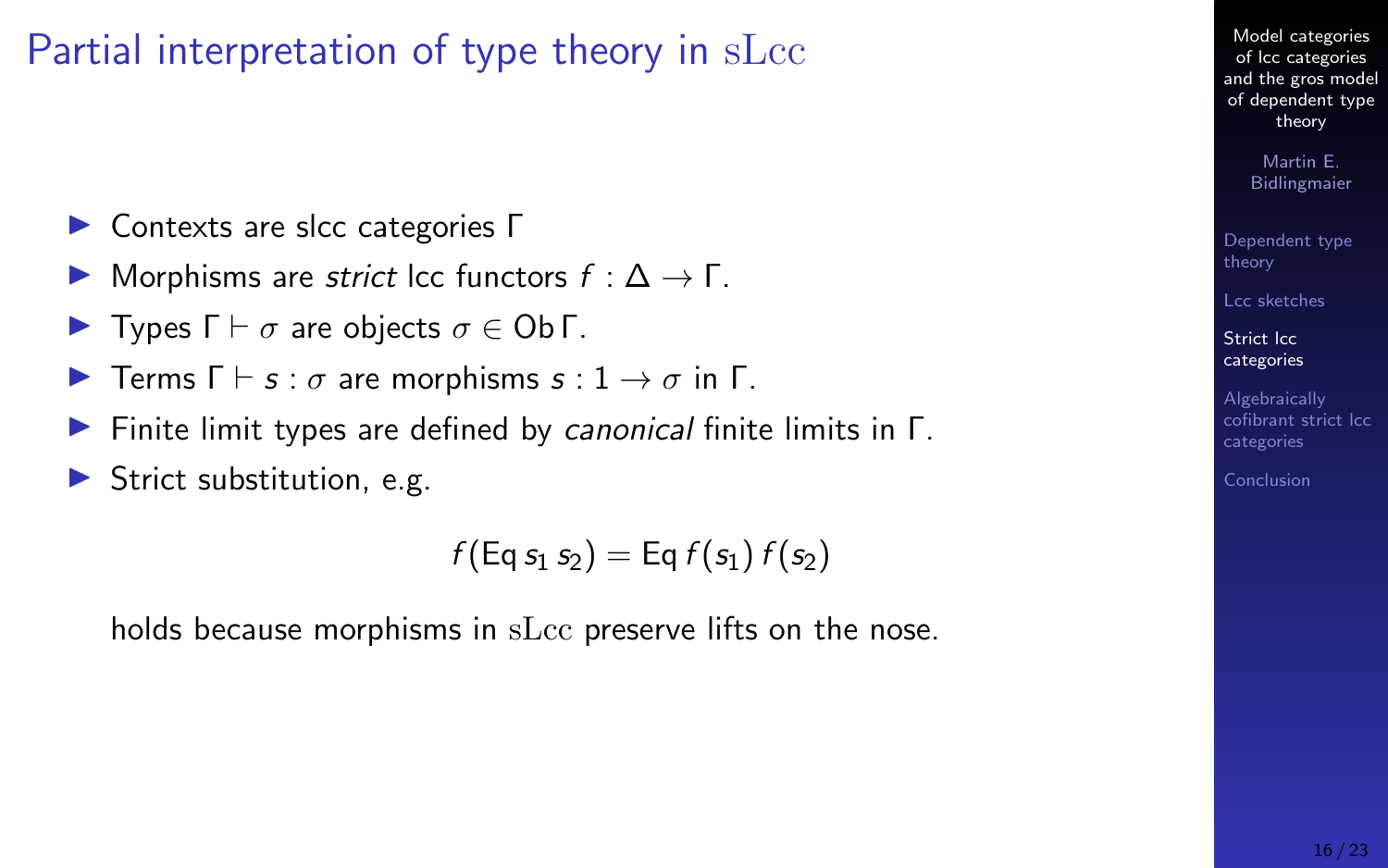Context extensions vs slice categories

 $\triangleright$  Context extension  $p: \Gamma \to \Gamma$ .σ is pushout

F({t, σ}) F({v : t → σ}) Γ Γ.σ. t 7→ 1 p p

$$
\begin{array}{cccc}\n\cdot & \cdot & \downarrow & & & \\
& \uparrow & & & \uparrow & \downarrow \\
& \uparrow & & & \uparrow & \uparrow \\
& & \uparrow & & & \uparrow \\
& & & \uparrow & & \uparrow\n\end{array}
$$

**Example 11** If 
$$
\tau \in \mathsf{Ob}\,\Gamma.\sigma
$$
, how to define  $\Pi_{\sigma}\,\tau \in \mathsf{Ob}\,\Gamma$ ?

 $\blacktriangleright$  Want to apply  $\Pi_{\sigma}$  :  $\Gamma_{\sigma} \to \Gamma$ .

► Do σ<sup>\*</sup>: Γ → Γ<sub>/σ</sub> and diagonal  $d$  :  $1 = id_{\sigma} \to \sigma^*(\sigma)$  induce map Γ. $\sigma \to \Gamma_{/\sigma}$ ?

 $\blacktriangleright$  No,  $\sigma^*$  is map in Lcc, not in sLcc (not strict).

Model categories of lcc categories [and the gros model](#page-0-0) of dependent type theory

> Martin E. Bidlingmaier

[Dependent type](#page-2-0) theory

[Lcc sketches](#page-6-0)

Strict lcc [categories](#page-12-0)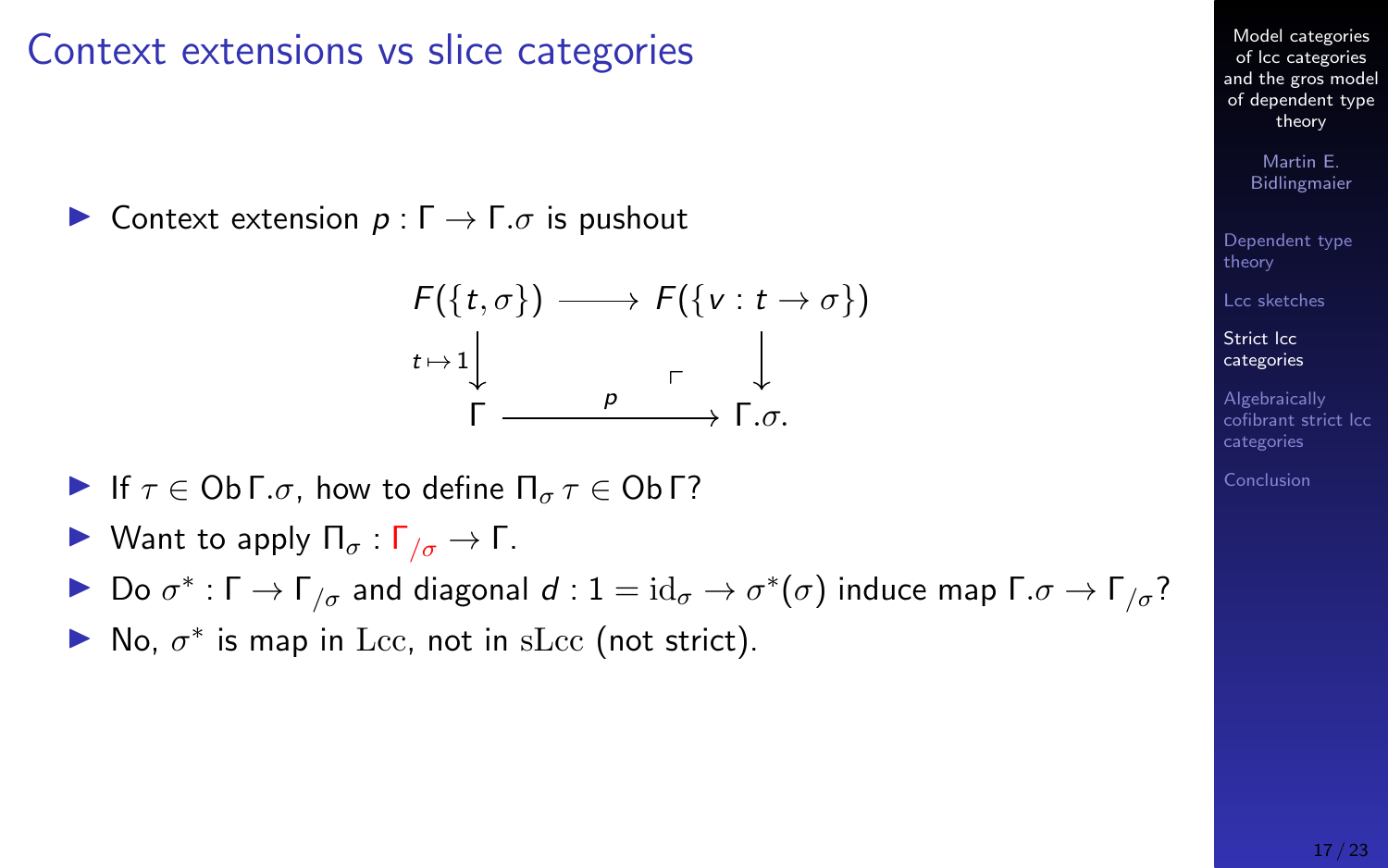### <span id="page-17-0"></span>**Strictification**

# $\Gamma \in \text{ObsLoc}$  is cofibrant  $\iff \varepsilon : F(G(\Gamma)) \to \Gamma$  is retraction:

 $\exists \lambda : \Gamma \to F(G(\Gamma)), \varepsilon \lambda = id$ 

Now:

$$
\sigma^* : G(\Gamma) \to G(\Gamma_{/\sigma})
$$
  
\n
$$
\rightsquigarrow \quad \overline{\sigma^*} : F(G(\Gamma)) \to \Gamma_{/\sigma}
$$
  
\n
$$
\rightsquigarrow \quad (\sigma^*)^s := \overline{\sigma^*} \circ \lambda : \Gamma \to F(G(\Gamma)) \to \Gamma_{/\sigma}
$$

#### Proposition

If  $\Gamma \in$  sLcc is cofibrant, then for all  $f : G(\Gamma) \to G(\Delta)$  there exists  $f^s : \Gamma \to \Delta$ such that  $f \cong G(f^s)$ .

Good: Have map  $a : \Gamma \cdot \sigma \to \Gamma_{\sigma}$ . Bad: a is not compatible with morphisms in Γ! Need

$$
g:E\to \Gamma\implies f^s\circ g=(f\circ G(g))^s
$$

Model categories of lcc categories [and the gros model](#page-0-0) of dependent type theory

> Martin E. Bidlingmaier

[Dependent type](#page-2-0) theory

[Lcc sketches](#page-6-0)

Strict lcc [categories](#page-12-0)

Algebraically [cofibrant strict lcc](#page-17-0) categories

П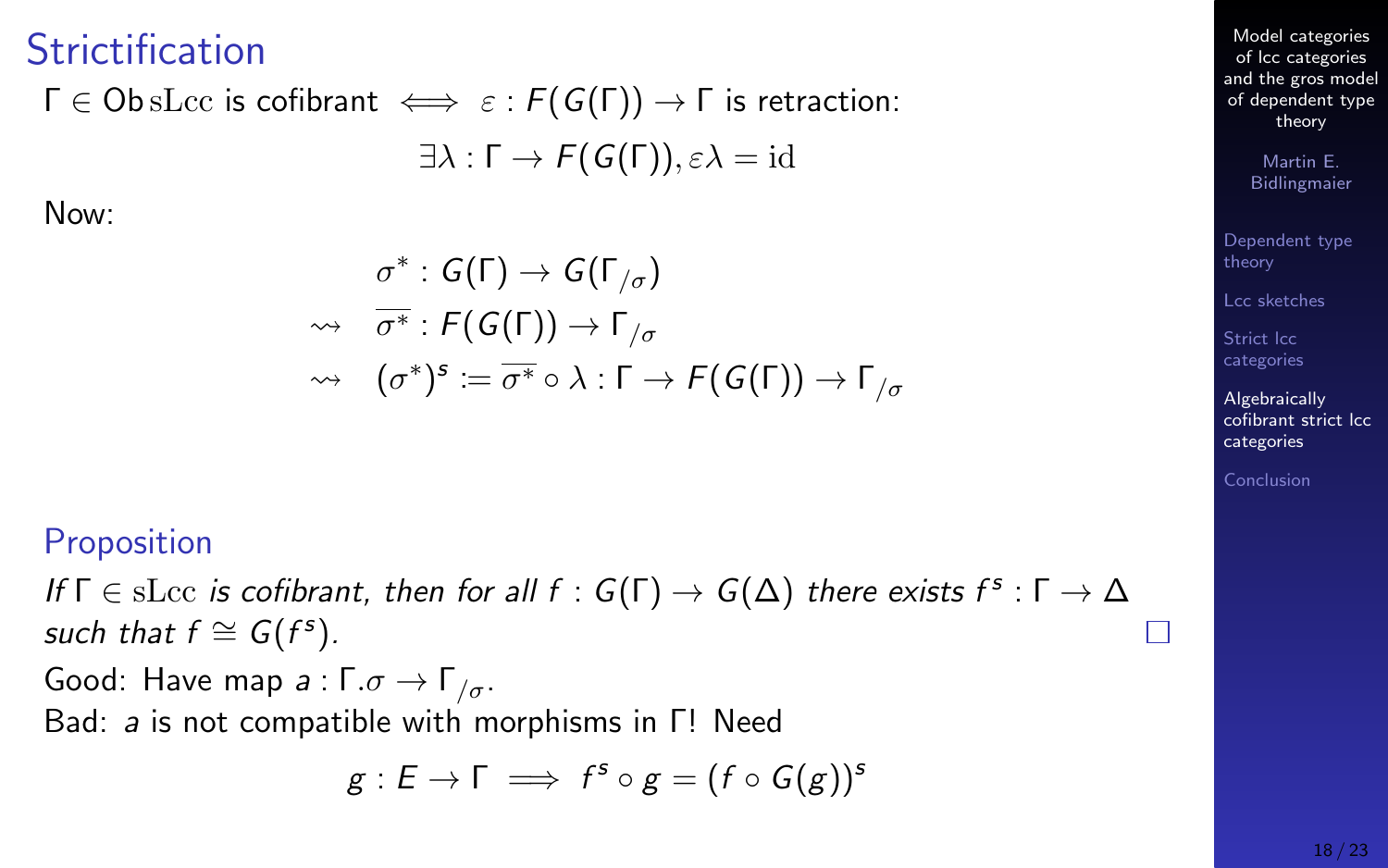## Algebraically cofibrant objects

#### **Definition**

Let  $M$  be a model category and let C be a cofibrant replacement comonad on M. An algebraically cofibrant object of M is a coalgebra for C; the category of such objects is denoted by  $Coa \mathcal{M}$ .

 $\triangleright$  Structure map  $\lambda : X \to C(X)$  is inclusion of retract

 $\implies$  coalgebras are cofibrant in sLcc.

 $\blacktriangleright$  Coalgebra morphisms preserve  $\lambda$ .

### Theorem (Ching & Riehl)

Let M be a combinatorial and simplicial model category. Then there exists a suitable simplicial cofibrant replacement comonad. The model category structure of M can be transferred to Coa M such that M and Coa M are Quillen equivalent.

Model categories of lcc categories [and the gros model](#page-0-0) of dependent type theory

> Martin E. Bidlingmaier

[Dependent type](#page-2-0) theory

[Lcc sketches](#page-6-0)

Strict lcc [categories](#page-12-0)

Algebraically [cofibrant strict lcc](#page-17-0) categories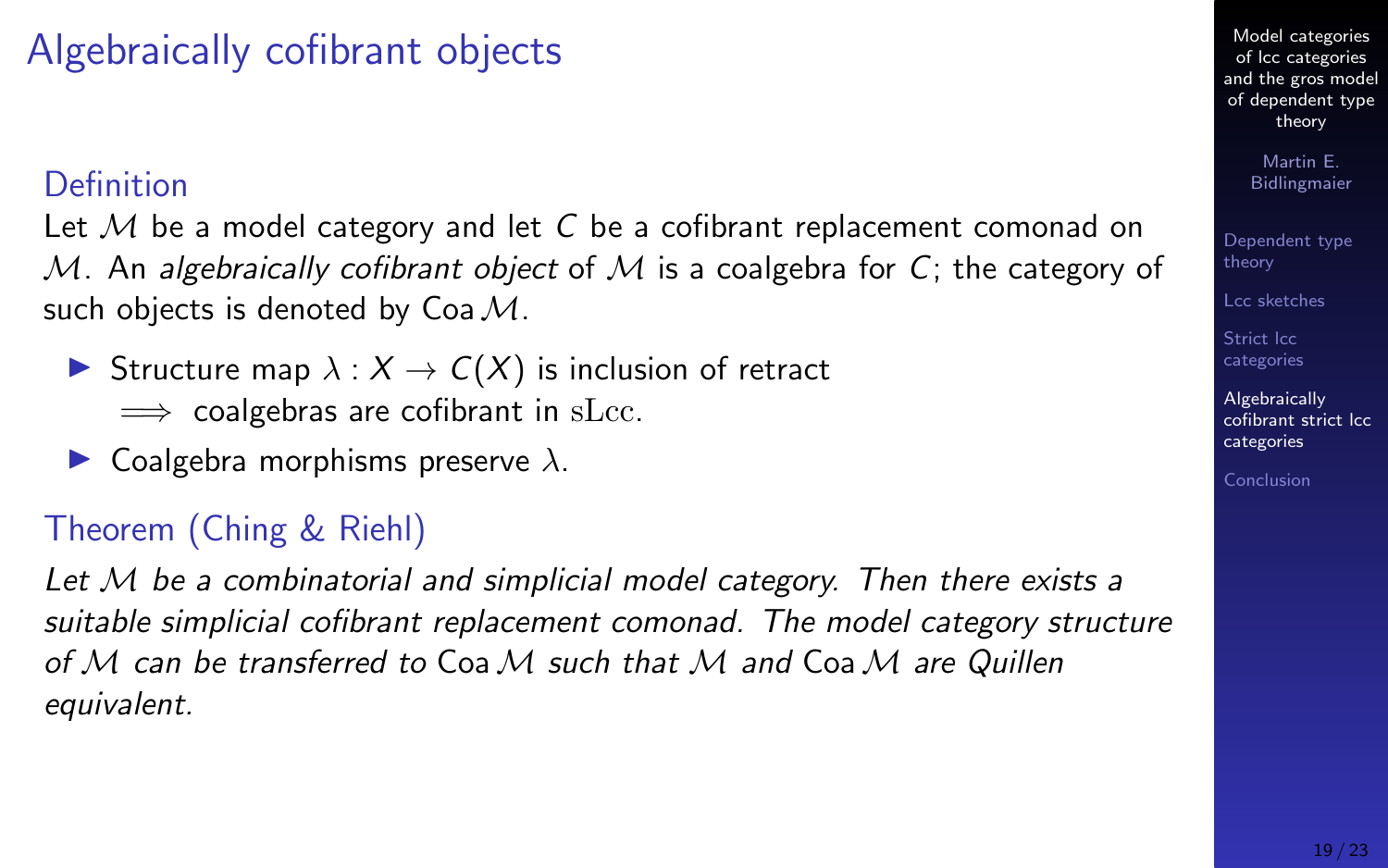### The interpretation of type theory in Coa sLcc

- $\blacktriangleright$  Category of contexts is Coa sLcc.
- $\blacktriangleright$  Types, terms, finite limit types are interpreted as in sLcc.
- $\triangleright$  Coa sLcc  $\rightarrow$  sLcc commutes with context extension.

#### Lemma

There is a natural transformation of functors (Coa sLcc) $_* \rightarrow$  sLcc

 $((\lambda, \Gamma, \sigma) \mapsto \Gamma \cdot \sigma) \Rightarrow ((\lambda, \Gamma, \sigma) \mapsto \Gamma_{\sigma}).$ 

whose components are weak equivalences in sLcc

 $\blacktriangleright$  Homotopy inverses can be found in Lcc, also strictly natural.

#### Theorem

The opposite of  $Coa$  sLcc carries cwf structure (i.e. is a model of type theory) that supports finite limit,  $\Pi$  and  $\Sigma$  types.

Model categories of lcc categories [and the gros model](#page-0-0) of dependent type theory

> Martin E. Bidlingmaier

[Dependent type](#page-2-0) theory

[Lcc sketches](#page-6-0)

Strict lcc [categories](#page-12-0)

**Algebraically** [cofibrant strict lcc](#page-17-0) categories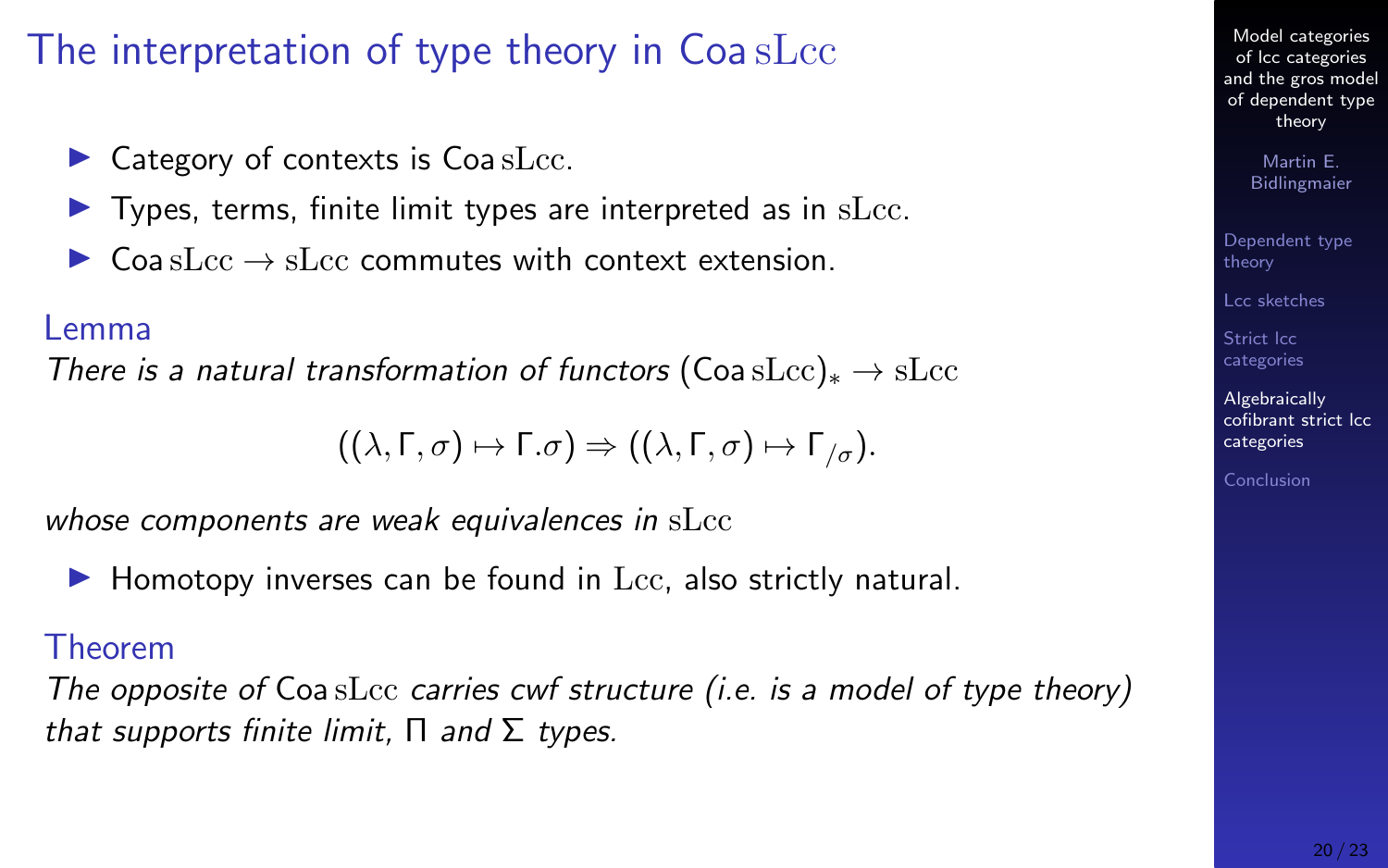### <span id="page-20-0"></span>Recap

Coherence problems are about the underlying 1-category of model categories. Quillen equivalent model categories can vary in underlying 1-categories.

1. Model category of sketches:

Universal objects merely exist, no canonical choice.

- $\rightarrow$  cannot even *state* substitution stability.
- 2. Algebraically fibrant objects: Have canonical universal objects preserved by morphisms/substitution. But: Context extension  $\Gamma.\sigma$  is pushout, only "correct" when  $\Gamma$  is cofibrant.
- 3. Algebraically cofibrant objects: Cofibrancy baked into structure. Can strictify maps  $f : G(\Gamma) \to G(\Delta)$ , strictification functorial.

Model categories of lcc categories [and the gros model](#page-0-0) of dependent type theory

> Martin E. Bidlingmaier

[Dependent type](#page-2-0) theory

[Lcc sketches](#page-6-0)

Strict lcc [categories](#page-12-0)

Algebraically [cofibrant strict lcc](#page-17-0) categories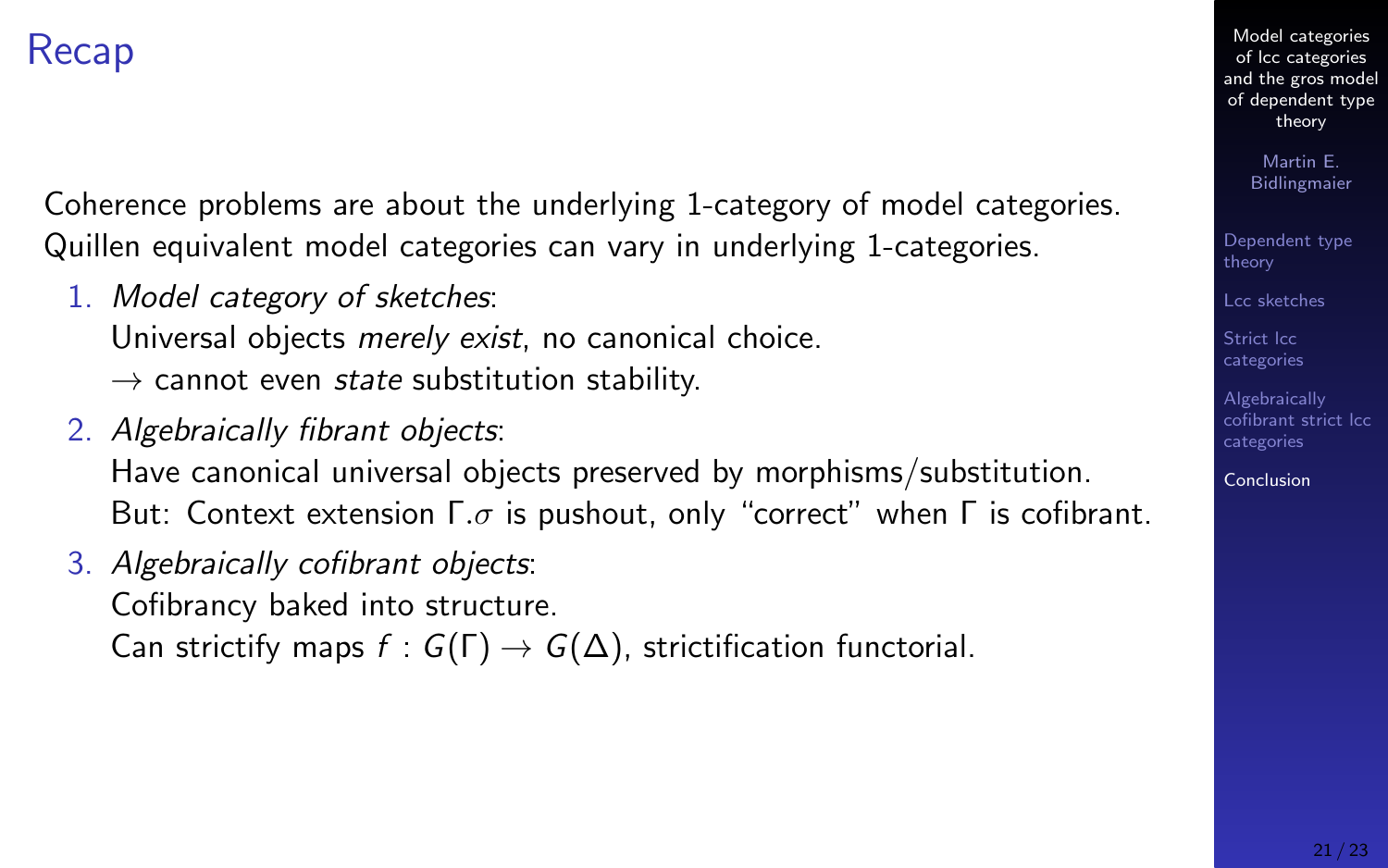### Some open problems

#### Question

Can some very weak variant of HoTT be interpreted in lcc quasi-categories with this technique?

#### **Question**

Is there a model category of sketches for every 2-monad  $T$  on  $Cat?$  What about sSet-enriched monads on sSet?

Marked objects probably only work when  $T$ -algebra structure is essentially unique ( $\rightarrow$  T is modality), but not e.g. for monoidal categories.

#### Question

Quasi-categories/Kan complexes are weird: Composition is property and preserved up to homotopy, identities are structure and preserved up to equality. Is sSet of the form Alg ssSet (or variation) for a model category of semi-simplicial sets ssSet?

Model categories of lcc categories [and the gros model](#page-0-0) of dependent type theory

> Martin E. Bidlingmaier

[Dependent type](#page-2-0) theory

[Lcc sketches](#page-6-0)

Strict lcc [categories](#page-12-0)

Algebraically [cofibrant strict lcc](#page-17-0) categories